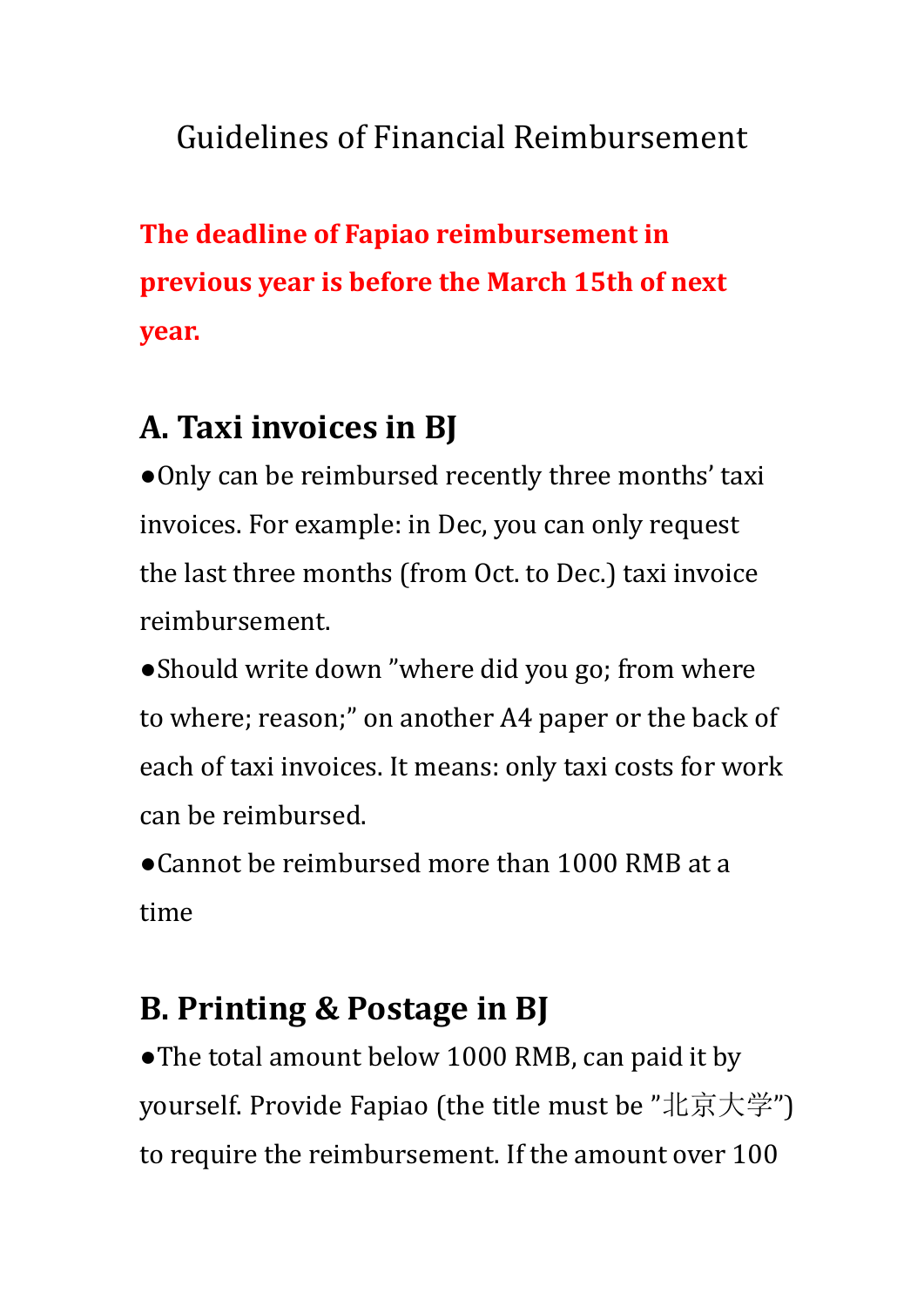RMB, better provide printing or postage itemized statement.

●Over 1000 RMB, please ask Shuo.

# **C. Book & Office Supplier & Computer Accessories**

●The unit price or total amount below 1000 RMB, can pay it by yourself, provide Fapiao (the title must be " 北京大学") and shopping details to require the reimbursement.

●Over 1000 RMB, please ask Shuo

# **D. Publication Fee & Membership payment & Book (on foreign websites)**

●Small amounts- can pay it by yourself, provide an invoice and credit card statement to get the reimbursement.

●Large amounts- cannot bear by yourself, Shuo can help you directly pay from you fund.

## **E. Internet**

●Only can pay by inner cheque- ask Shuo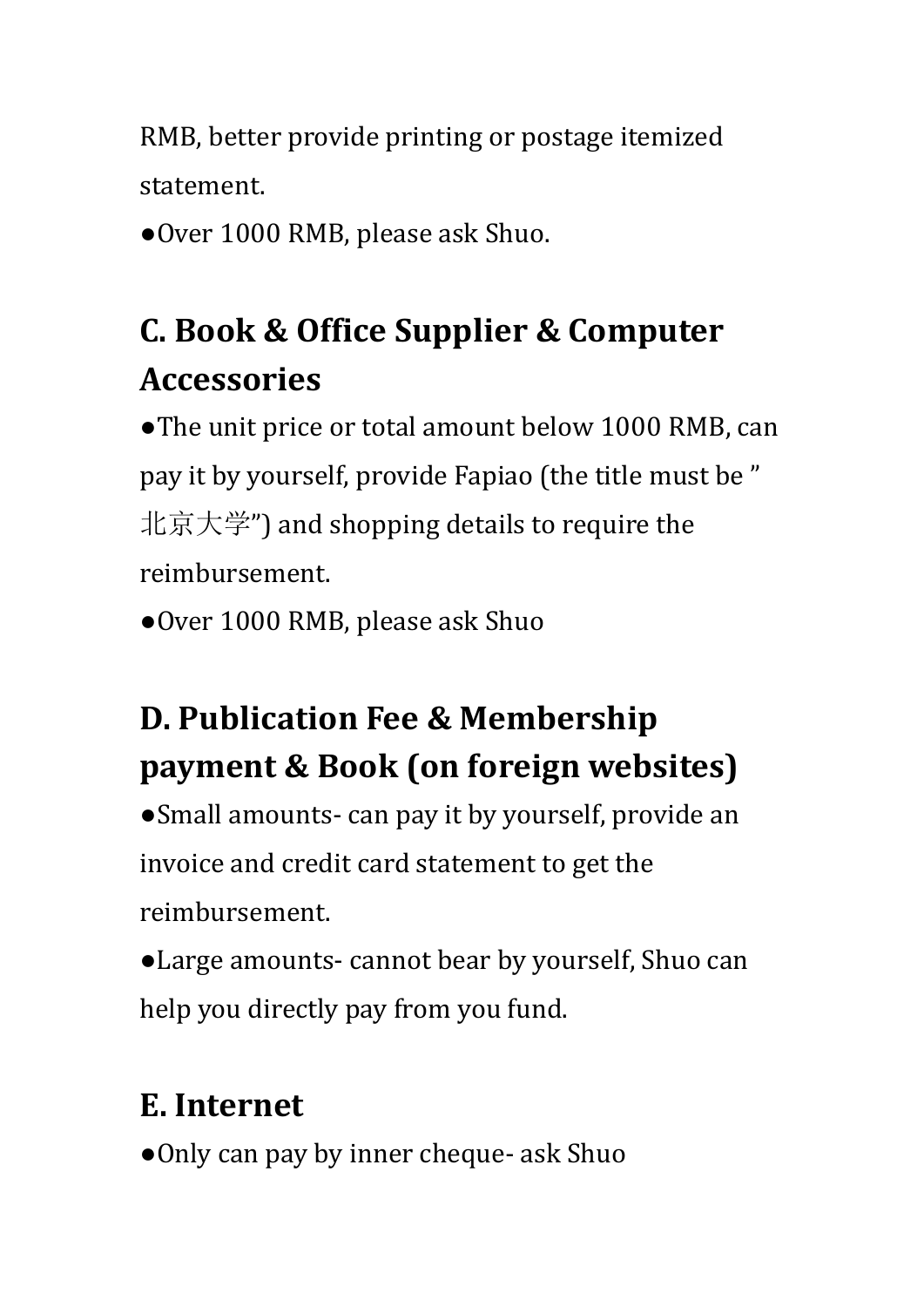# **F. Equipment (laptop, monitor…) & Computer Accessories (hard disk…)**

●Email Shuo- the model and configuration, choose the prices which you can bear.

(or contact our supplier on our equipment bidding system by yourself)

●Greater or equal to 1000 RMB- cannot take it with you when you left PKU.

## **G. Domestic travel**

## *By flight*

- ●First/Business Class is not permitted.
- ●Keep the boarding pass
- ●Over 1000 RMB, when you require reimbursement,

need to provide credit card statement.

### *By train*

●Only professor can use First Class

### *Hotel*

●Over 1000 RMB, when you require reimbursement,

need to provide credit card statement.

●Standard hotel fee means: the daily maximum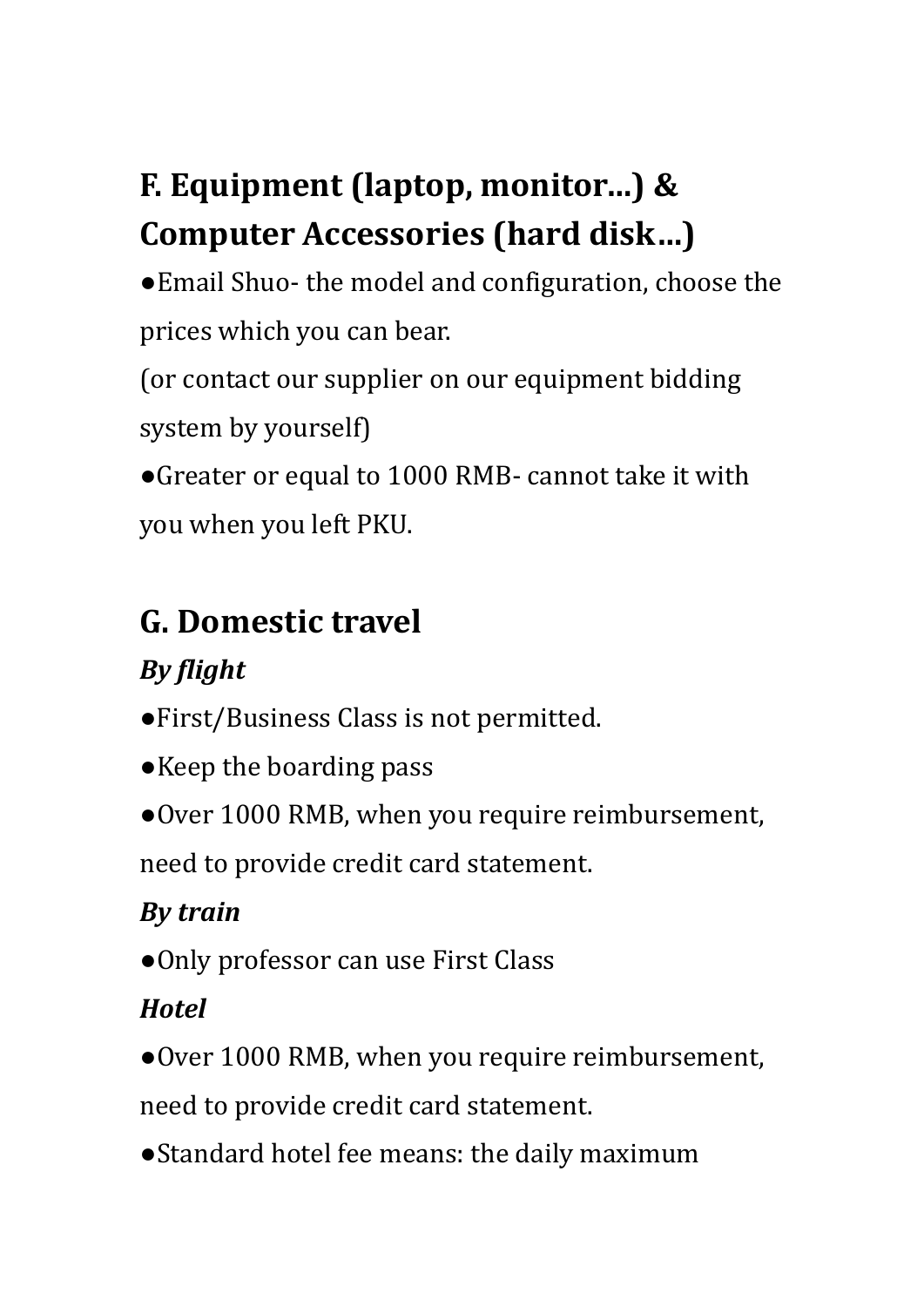expense limit.

●Require the reimbursement need to provide Fapiao (the title must be "北京大学") and accommodation details (means: when you checkout, please let the hotel provide which it can be show "your name, how many people stay in a room, the room charge, etc". Chinese name: 酒店入住明细单).

#### *Conference registration fee*

●Conference notification or website need to clearly marked fee, then can require the reimbursement with the Fapiao (the title must be "北京大学").

#### *Per diem*

●Meals and traffic expense will be included into the subsidies.

●Taxi from/to the airport will be included into the subsidies.

(The standards please see the attachment.)

#### *Others*

●If the inviter paid the part of your travel expense (no matter accommodation or airfare), please ask them to provide a proof letter (to show what the inviter paid), then can be reimbursed the rest part from your fund.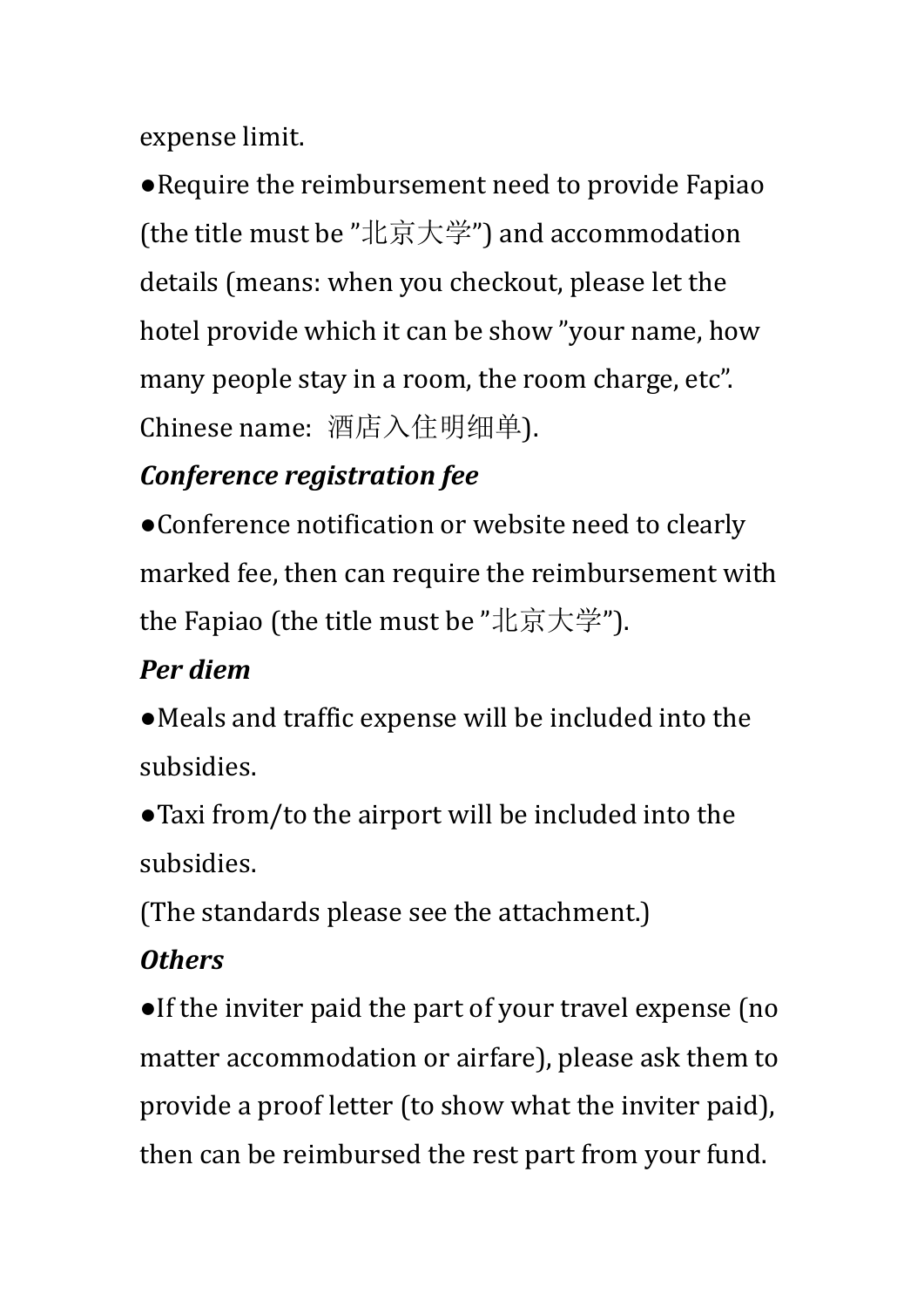●Under normal circumstances can directly ask for subsidies.

**In that case, you cannot ask (or only can ask the part) for subsidies:**

a. Inviter paid the airfare or train tickets, you cannot get the subsidies;

b.Inviter paid accommodation, but the proof letter does not clearly marked other charges (include meals and traffic expense) paid by yourself. Chinese name: 往返交通费和伙食费用需自理, you cannot get the subsidies;

c.Attend the conference, the notification must clearly marked accommodation & meals paid by yourself, then can require for subsidies. Chinese name: 食宿自 理.

d. If the conference venue is the same place with the hotel, you can only get 2 days subsidies for taxi (from/to the airport);

e. If the accommodation details clearly marked including breakfast, you cannot get the subsidies for food;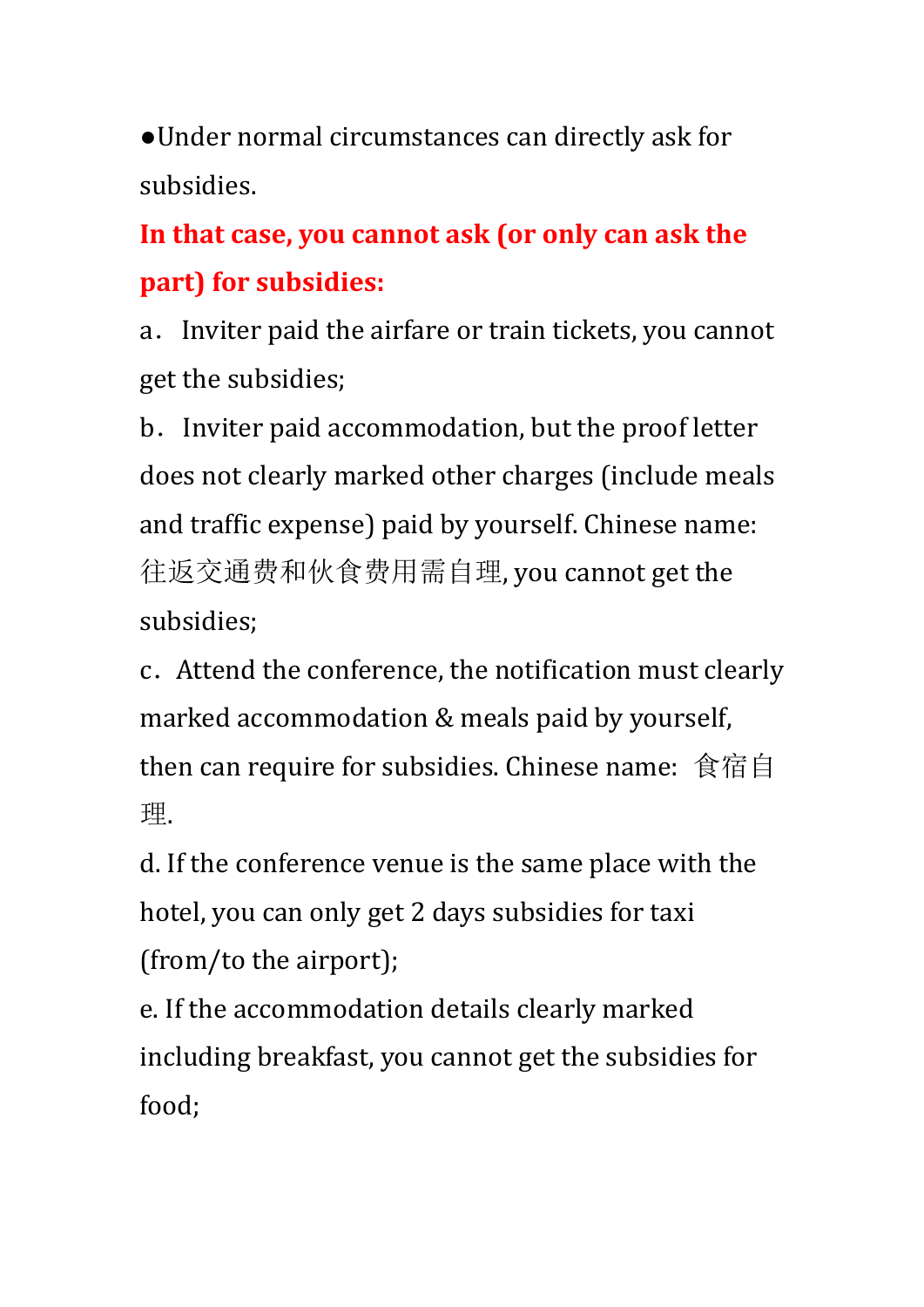## **H. International travel**

**Get an approval from PKU before you leave (Lili can help you). Please pay attention the date on the invitation letter must cover all the date of your trip. It will not allow traveling early or late return.** *By flight*

- ●First/Business Class is not permitted.
- ●Keep the boarding pass
- ●ELECTRONIC TICKET can be as a reimbursement vouchers.
- ●Provide credit card statement when you require the reimbursement.

#### *Hotel*

- ●When you require the reimbursement, provide credit card statement.
- ●Standard hotel fee means: the daily maximum expense limit.
- ●Require the reimbursement need to provide an invoice.

#### *Conference registration fee*

●Require the reimbursement need to provide an